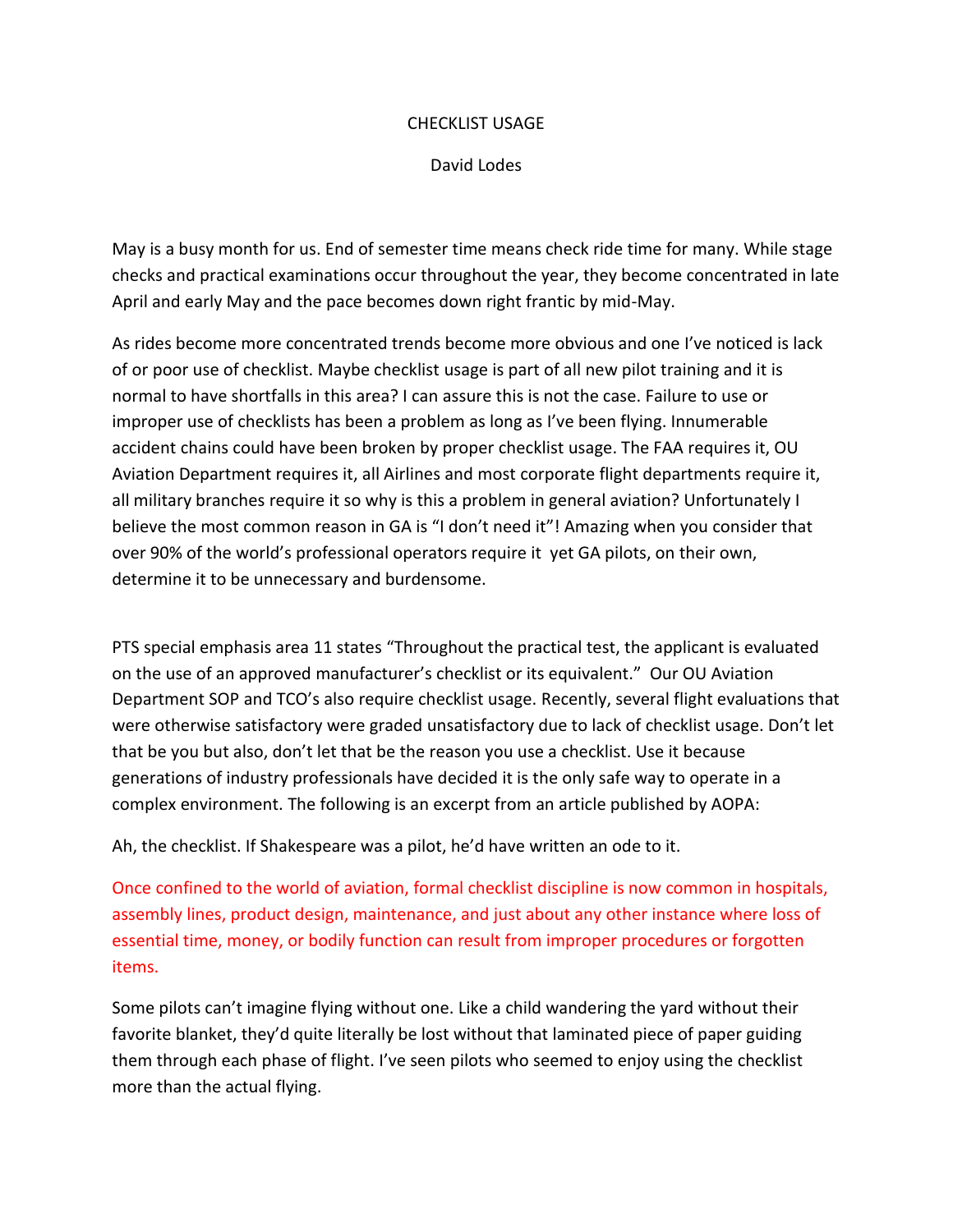Others have a difficult time understanding why a written list is needed at all, especially in simple or familiar aircraft. "Use a flow or mnemonic and let's get going!", they'd say. While I disagree with that attitude, I understand where it comes from: too many badly-designed checklists.

As anyone who's operated a wide variety of aircraft types (I've flown over 60) can tell you, poor checklists are more often the rule than the exception, and the worst of them will leave a longlasting bad taste in your mouth. They disrupt the flow of a flight much the way an actor with poor timing can disrupt a scene.

One of the great aviation mysteries is why so many lousy checklists continue to exist. They're not limited to small aircraft, either. The manufacturer-provided checklist for the Gulfstream IV, for example, is comically long. I don't know who designs these things, but I highly doubt it's the line pilot who's going to be using it day in and day out.

The answer to such cosmic riddles is far above my pay grade. What I can say for sure is that it's vital for aviators to understand both the purpose for a checklist and the proper way to use one.

The purpose should be self-evident: to ensure that nothing important gets missed. Lowering the landing gear, setting the pressurization controller, those sorts of items. The key word is important, and I think that's where many checklists fall apart because once the document gets too long, human nature dictates that pilots will either skip items inadvertently or leave the entire thing stowed.

Proper checklist usage? Now that's something a bit more complex. When an aviator is new to an aircraft, the checklist serves as a "do" list. In other words, each item is read and then the action is performed. Even if a cockpit flow exists and is being taught, the list will have to be read and performed one step at a time because the pilot is simply unfamiliar with the location of switches and controls.

As time goes by, the flow and/or checklist is slowly memorized. Eventually the pilot reaches the point where they're actually faster and more comfortable performing the items from memory. There's absolutely nothing wrong with that. In fact, it's a good thing, because it allows the checklist to serve as a CHECK list. Once everything is done, you quickly read through the items on the page to ensure you haven't forgotten anything.

In my experience, it's not the neophyte who is at greatest risk for missing something, it's the grizzled veteran who whips through the flows at lightning speed and then neglects to use the checklist at all. It's overconfidence. They're so sure they haven't forgotten anything of lifealtering consequence. And to be honest, they're usually right — but that's not the point.